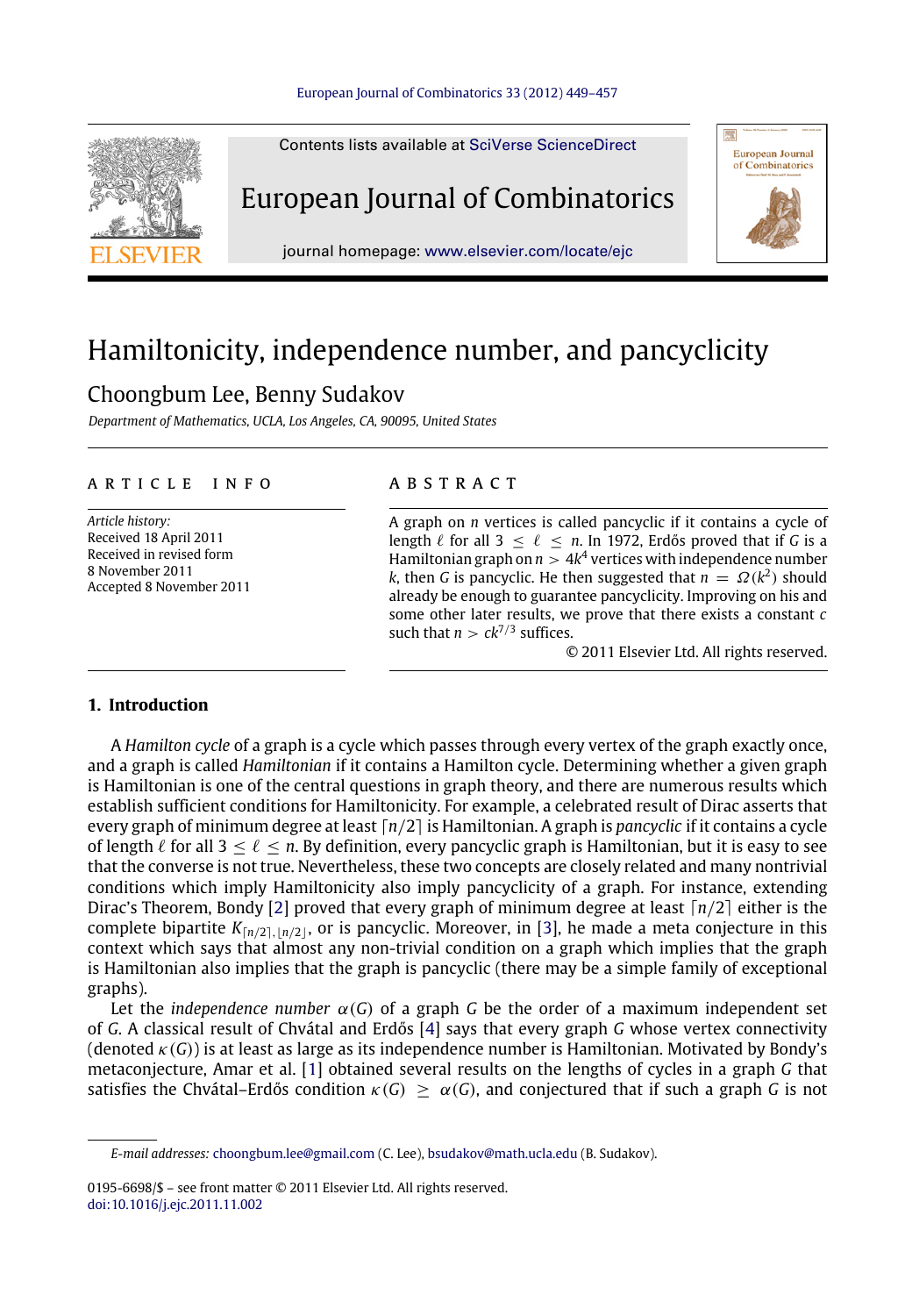bipartite then either  $G = C_5$ , or G contains cycles of length  $\ell$  for all  $4 < \ell < n$  (Lou [\[9\]](#page-8-4) made some partial progress towards this conjecture). In a similar context, Jackson and Ordaz [\[7\]](#page-8-5) conjectured that that every graph *G* with  $\kappa(G) > \alpha(G)$  is pancyclic. Keevash and Sudakov [\[8\]](#page-8-6) proved that there exists an absolute constant *c* such that  $\kappa(G) > c\alpha(G)$  is sufficient for pancyclicity.

In this paper, we study a relation between Hamiltonicity, pancyclicity, and the independence number of a graph. Such a relation was first studied by Erdős [\[5\]](#page-8-7). In 1972, he proved a conjecture of Zarins by establishing the fact that every Hamiltonian graph *G* on  $n \geq 4k^4$  vertices with  $\alpha(G) \leq k$ is pancyclic (see also [\[6\]](#page-8-8) for a different proof of a weaker bound). Erdős also suggested that the bound 4*k* <sup>4</sup> on the number of vertices is probably not tight, and that the correct order of magnitude should be Ω(*k* 2 ). The following graph shows that this, if true, is indeed best possible. Let *K*1, . . . , *K<sup>k</sup>* be disjoint cliques of size *k*−2, where each *K<sup>i</sup>* has two distinguished vertices v*<sup>i</sup>* and w*<sup>i</sup>* . Let *G* be the graph obtained by connecting  $v_i \in K_i$  and  $w_{i+1} \in K_{i+1}$  by an edge (here addition is modulo *k*). One can easily show that this graph is Hamiltonian, has *k*(*k*−2) vertices, and independence number *k*. However, this graph does not contain a cycle of length *k*−1 (thus is not pancyclic), since every cycle either is a subgraph of one of the cliques, or contains at least one vertex from each clique *K<sup>i</sup>* . The former type of cycles have length at most *k* − 2, and the latter type of cycles have length at least 2*k*.

Recently, Keevash and Sudakov [\[8\]](#page-8-6) improved Erdős' result and showed that *n* > 150*k* 3 already implies pancyclicity. Our main theorem further improves this bound.

<span id="page-1-0"></span>**Theorem 1.1.** *There exists a constant c such that for every positive integer k, every Hamiltonian graph on*  $n \geq c k^{7/3}$  vertices with  $\alpha(G) \leq k$  is pancyclic.

Suppose that one established the fact that for some function  $f(k)$ , every Hamiltonian graph on  $n \ge f(k)$  vertices with  $\alpha(G) \le k$  contains a cycle of length  $n-1$ . Then, by iteratively applying this result, one can easily see that for every constant  $C \geq 1$ , every graph on  $n \geq Cf(k)$  vertices with  $\alpha(G) \leq k$  contains cycles of all length between  $\frac{n}{C}$  and *n*. This simple observation was used in both *C* [\[5,](#page-8-7)[8\]](#page-8-6), where they found cycles of length linear in *n* using this method, and then found cycles of smaller lengths using other methods. Thus the problem finding a cycle of length *n* − 1 is a key step in proving pancyclicity. Keevash and Sudakov suggested that if one just is interested in this problem, then the bound between the number of vertices and independence number can be significantly improved. More precisely, they asked whether there is an absolute constant *c* such that every Hamiltonian graph on *n* ≥ *ck* vertices with independence number *k* contains a cycle of length *n* − 1.

Despite the fact that this bound suggested by Keevash and Sudakov is only linear in *k*, even improving Erdős' original estimate of  $n=\varOmega(k^3)$  was not an easy task. Moreover, as we will explain in the concluding remarks, currently the bottleneck of proving pancyclicity lies in this step of finding a cycle of length *n* − 1. Thus in order to prove [Theorem 1.1,](#page-1-0) we partially answer Keevash and Sudakov's question for the range  $n \geq ck^{7/3}$ , and combine this result with tools developed in [\[8\]](#page-8-6). Therefore, the main focus of our paper will be to prove the following theorem.

<span id="page-1-2"></span>**Theorem 1.2.** *There exists a constant c such that for every positive integer k, every Hamiltonian graph on*  $n \geq c k^{7/3}$  vertices with  $\alpha(G) \leq k$  contains a cycle of length  $n-1.$ 

In Section [2,](#page-1-1) we state a slightly stronger form of [Theorem 1.2,](#page-1-2) and use it to deduce [Theorem 1.1.](#page-1-0) Then in Sections [3](#page-2-0) and [4,](#page-5-0) we prove the strengthened version [Theorem 1.2.](#page-1-2) To simplify the presentation, we often omit floor and ceiling signs whenever these are not crucial and make no attempts to optimize absolute constants involved.

#### <span id="page-1-1"></span>**2. Pancyclicity**

In order to prove [Theorem 1.1,](#page-1-0) we use the following slightly stronger form of [Theorem 1.2](#page-1-2) whose proof will be given in the next two sections.

<span id="page-1-3"></span>**Theorem 2.1.** *There exists a constant c such that for every positive integer k, every Hamiltonian graph on n* ≥ *ck*<sup>7</sup>/<sup>3</sup> *with* α(*G*) ≤ *k contains a cycle of length n* − 1*. Moreover, for an arbitrary fixed set of vertices*  $W$  of size  $|W| \leq 20k^2$ , we can find such a cycle which contains all the vertices of  $W$ .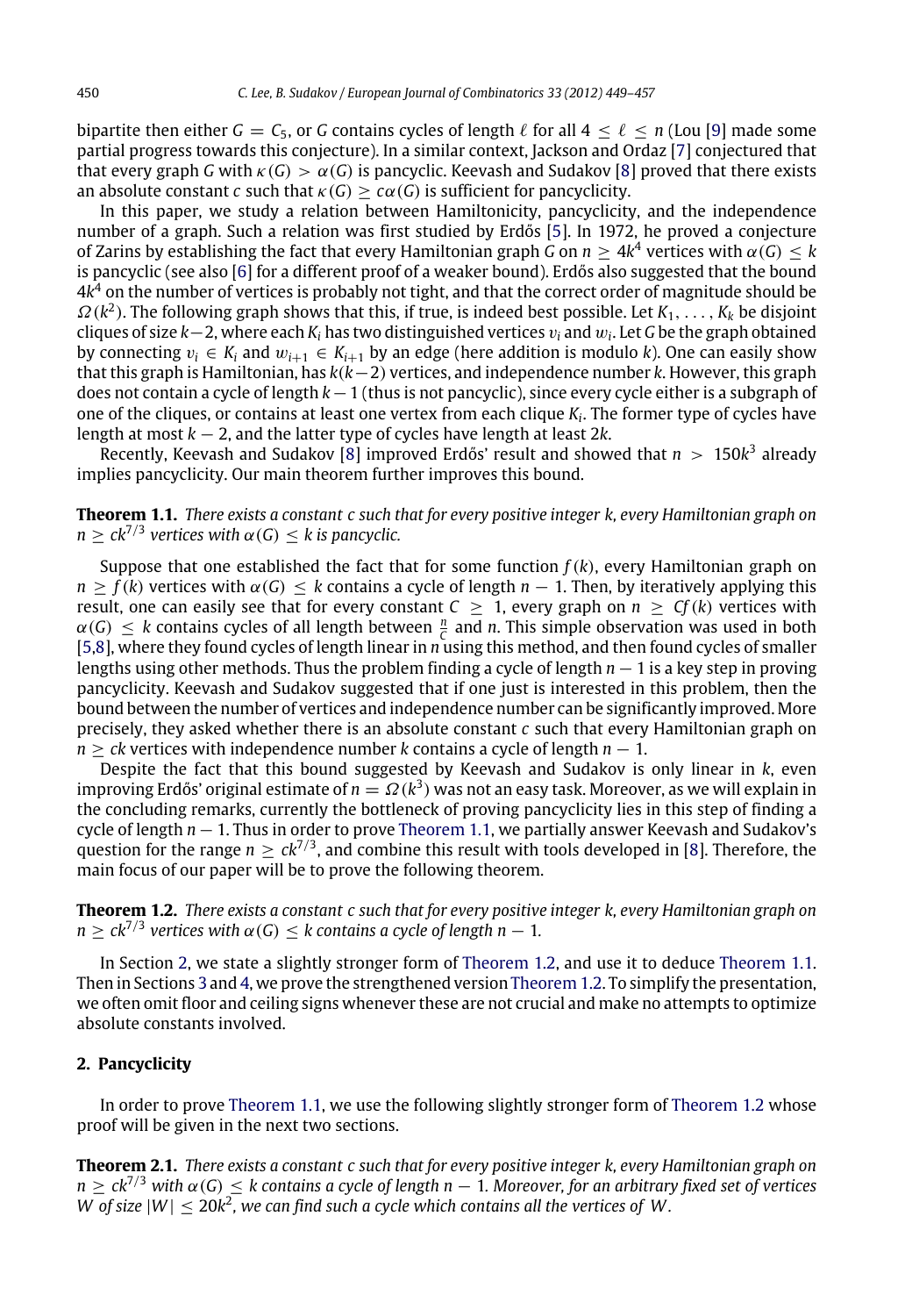As mentioned in the Introduction, [Theorem 2.1](#page-1-3) will be used to find cycles of linear lengths. The following two results from [\[8,](#page-8-6) Theorem 1.3 and Lemma 3.2] allow us to find cycle lengths in the range not covered by [Theorem 2.1.](#page-1-3)

<span id="page-2-2"></span>**Theorem 2.2.** If G is a graph with  $\delta(G) > 300\alpha(G)$  then G contains a cycle of length  $\ell$  for all 3 <  $\ell$  <  $\delta(G)/81$ .

<span id="page-2-1"></span>**Lemma 2.3.** *Suppose G is a graph with independence number*  $\alpha(G) < k$  and  $V(G)$  *is partitioned into two parts A and B such that*

(i) *G*[*A*] *is Hamiltonian.*

 $(iii)$   $|B| \geq 9k^2 + k + 1$ , and

(iii) *every vertex in B has at least 2 neighbors in A.*

*Then G contains a cycle of length*  $\ell$  *for all*  $2k + 1 + \lfloor \log_2(2k + 1) \rfloor \leq \ell \leq |A|/2$ .

**Proof of Theorem 1.1.** Note that the conclusion is immediate if  $k = 1$ . Thus we may assume that *k* ≥ 2. Let *c* be the maximum of the constant coming from [Theorem 2.1](#page-1-3) and 300 and *G* be Hamiltonian graph on  $n = 3ck^{7/3}$  vertices such that  $\alpha(G) \leq k$ . By repeatedly applying [Theorem 2.1](#page-1-3) with  $W = \emptyset$ , we can find cycles of length  $ck^{7/3}$  to 3 $ck^{7/3}$ .

Moreover, as we will see, by carefully using [Theorem 2.1](#page-1-3) in the previous step, we can prepare a setup for applying [Lemma 2.3.](#page-2-1) Let  $C_1$  be the cycle of length  $n-1$  obtained by [Theorem 2.1,](#page-1-3) and let  $v_1$  be the vertex not contained in  $C_1$ . We know that  $v_1$  has at least 2 neighbors in  $C_1$ . Let  $W_1$  be two arbitrary vertices out of them. By applying [Theorem 2.1](#page-1-3) with  $W = W_1$ , we can find a cycle  $C_2$  of length *n* − 2 which contains  $W_1$ . Let  $v_2$  be the vertex contained in  $C_1$  but not in  $C_2$ , and let  $W_2$  be the union of  $W_1$  and two arbitrary neighbors of  $v_2$  in  $C_2$ . We can repeat it 10 $k^2$  times (note that we maintain  $|W| \le 20k^2$ ), to obtain a cycle  $C_{10k^2}$  of length  $n-10k^2$ , and vertices  $v_1, \ldots, v_{10k^2}$  so that each  $v_i$  has at least 2 neighbors in the cycle  $C_{10k^2}$ . Since 10 $k^2 \ge 9k^2+k+1$ , by [Lemma 2.3,](#page-2-1) *G* contains a cycle of length  $\ell$  for all  $2k + 1 + \lfloor \log_2(2k + 1) \rfloor \le \ell \le (n - 10k^2)/2$ .

Now we find all the remaining cycle lengths. From the graph *G*, pick one by one, a vertex of degree less than *ck*<sup>4</sup>/<sup>3</sup> , and remove it together with its neighbors. Note that since the picked vertices form an independent set in *G*, at most *k* vertices will be removed. Therefore, when there are no more vertices to pick, at least 3*ck*<sup>7</sup>/3−*k*·(*ck*<sup>4</sup>/3+1) > *ck*<sup>7</sup>/<sup>3</sup> vertices remain, and the induced subgraph of *G* on these vertices will be of minimum degree at least *ck*<sup>4</sup>/<sup>3</sup> . Since *ck*<sup>4</sup>/<sup>3</sup> ≥ 300*k* ≥ 300α(*G*), by [Theorem 2.2,](#page-2-2) *G* contains a cycle of length  $\ell$  for all  $3 \leq \ell \leq (c/81)k^{4/3}$ .

By noticing the inequalities  $(n - 10k^2)/2 = (3ck^{7/3} - 10k^2)/2 \ge ck^{7/3}$  and  $(c/81)k^{4/3} \ge 2k + 1 +$  $\lfloor \log_2(2k + 1) \rfloor$  we can see the existence of cycles of all possible lengths.  $\Box$ 

#### <span id="page-2-0"></span>**3. A structural lemma**

In Sections [3](#page-2-0) and [4,](#page-5-0) we will prove [Theorem 2.1.](#page-1-3) Given a Hamiltonian graph on *n* vertices, one can easily see that there are many ways one can find a cycle of length *n* − 1, if certain 'chords' are present in the graph. Our strategy is to find such chords that are 'nicely' arranged. In particular, in this section, we consider pairs of chords and the way they cross each other in order to deduce some structure of our graph. Then in the next section, we prove the main theorem by considering certain triples of chords, which we call semi-triangles.

Throughout this section, let *G* be a fixed graph on  $n \geq 80k^2$  vertices such that  $\alpha(G) \leq k$ , and let *W* be a fixed set of vertices such that  $|W| \leq 20k^2$ . Note that the bound on the number of vertices is weaker than that of [Theorem 2.1.](#page-1-3) The results developed in this section still hold under this weaker bound, and we only need the stronger bound  $n \geq c k^{7/3}$  in the next section. Since our goal is to prove the existence of a cycle of length *n* − 1, assume to the contrary that *G* does not contain a cycle of length *n* − 1. Under these assumptions, we will prove a structural lemma on the graph *G* which will immediately imply a slightly weaker form of [Theorem 2.1](#page-1-3) where the bound on the number of vertices is replaced by Ω (k<sup>5/2</sup>). In the next section, we will apply this structural lemma more carefully to prove [Theorem 2.1.](#page-1-3)

One of the main ingredients of the proof is the following proposition proved by Erdős [\[5\]](#page-8-7), whose idea has its origin in [\[4\]](#page-8-2).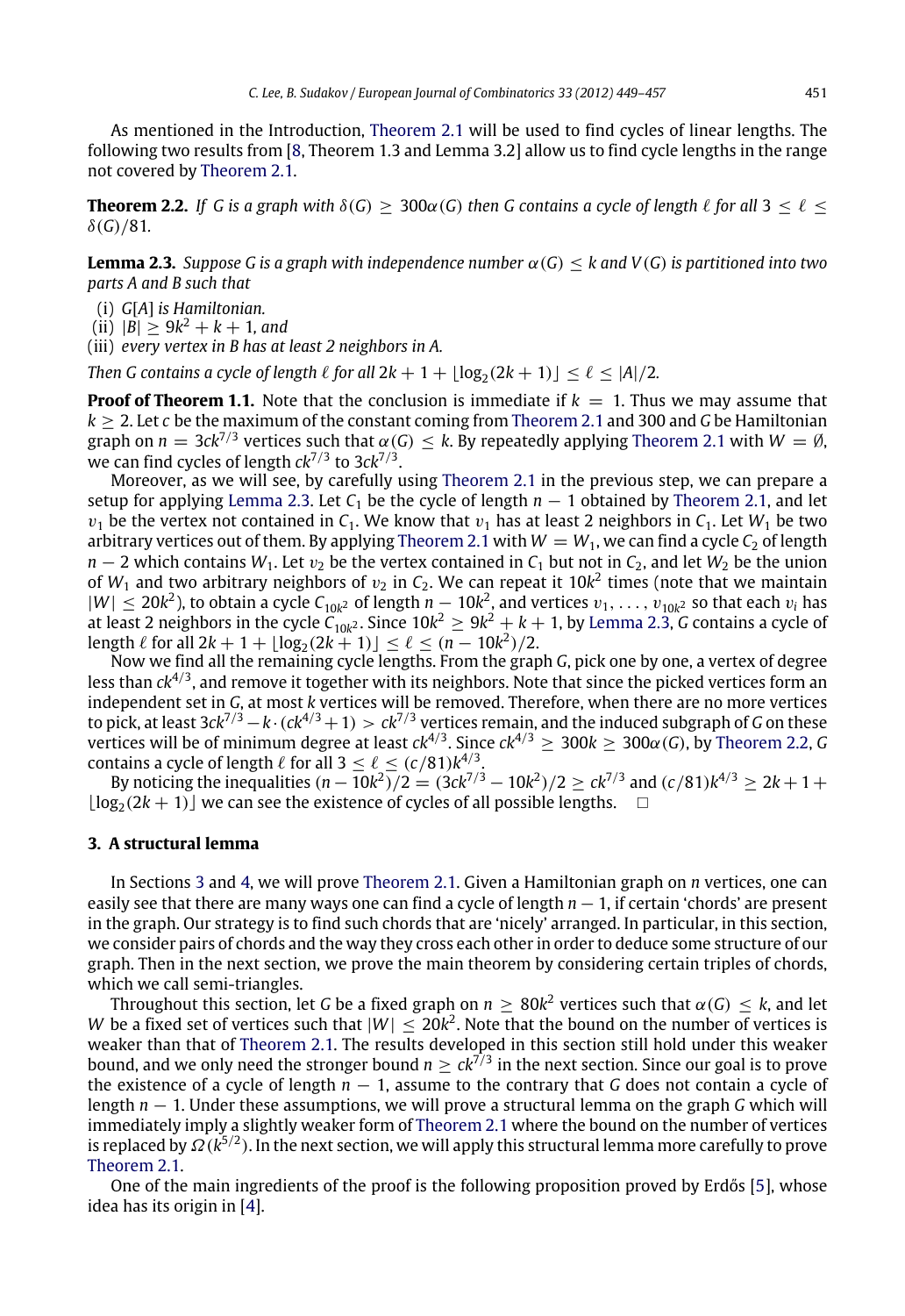<span id="page-3-0"></span>**Proposition 3.1.** *For all* 1 ≤ *i* ≤ 12*k, G does not have a cycle of length n* − *i containing W for which all the vertices not in this cycle have degree at least* 13*k.*

**Proof.** Assume that *C* is the vertex set of a cycle given as above and let  $X = V(G) \setminus C$ . We will show that there exists a cycle of length  $|C|+1$  which contains *C*. By repeatedly applying the same argument, we can show the existence of a cycle of length  $n - 1$ . Since this contradicts our hypothesis, we can conclude that *G* cannot contain a cycle as above.

Consider a vertex  $x \in X$ . Since  $|X| \le 12k$  and  $d(x) \ge 13k$ , we know that the number of neighbors of *x* in *C* is at least *k*. Without loss of generality, let  $C = \{1, 2, ..., n - i\}$ , and assume that the vertices are labeled in the order in which they appear on the cycle. Let  $w_1, \ldots, w_k$  be distinct neighbors of *x* in *C*. Then since *G* has independence number less than *k*, there exists two vertices  $w_i - 1$ ,  $w_j - 1$  which are adjacent (subtraction is modulo  $n - i$ ). Then *G* contains a cycle *x*,  $w_i$ ,  $w_i + 1$ , ...,  $w_i - 1$ ,  $w_i - 1$ ,  $w_i - 2$ , ...,  $w_i$ , *x* of length  $n - i + 1$ . □

In view of [Proposition 3.1,](#page-3-0) we make the following definition.

**Definition 3.2.** Let a *contradicting cycle* be a cycle containing *W*, of length *n*−*i* for some  $1 \le i \le 12k$ , for which all the vertices not in this cycle have degree at least 13*k*.

Thus [Proposition 3.1](#page-3-0) is equivalent to saying that *G* does not contain a contradicting cycle (under the assumption that *G* does not contain a cycle of length  $n - 1$ ). By considering several cases, we will show that there always exists a contradicting cycle, from which we can deduce a contradiction on our assumption that there is no cycle of length *n* − 1 in *G*. The next simple proposition will provide a set-up for this argument.

#### <span id="page-3-1"></span>**Proposition 3.3.** *G contains at most* 13*k* 2 *vertices of degree less than* 13*k.*

**Proof.** Assume that there exists a set  $U$  of at least 13 $k^2+1$  vertices of degree less than 13 $k$ , and let  $G' \subset G$  be the subgraph of *G* induced by *U*. Take a vertex of  $G'$  of degree less than 13k, remove it and all its neighbors from *G'*, and repeat the process. This produces an independent set of size at least  $\lceil (13k^2 + 1)/13k \rceil = k + 1$  which is a contradiction.  $\Box$ 

Assume that we are given a Hamilton cycle of *G*. Place the vertices of *G* on a circle in the plane according to the order they appear in the Hamilton cycle and label the vertices by elements in [*n*] accordingly. Consider the  $40k^2$  intervals  $[1 + (i-1)\lfloor \frac{n}{40k^2} \rfloor, i\lfloor \frac{n}{40k^2} \rfloor]$  for  $i = 1, ..., 40k^2$  consisting of consecutive vertices on the cycle. Take the intervals which only consist of vertices not in *W* of degree at least 13*k*. Let *t* be the number of such intervals and let  $I_1, I_2, \ldots, I_t$  be these intervals (see [Fig. 1\)](#page-4-0). By [Proposition 3.3,](#page-3-1) the number of intervals which contain a vertex from *W* or of degree less than 13*k* is at most  $|W|+13k^2$ , and therefore

 $t \geq 40k^2 - 13k^2 - |W| \geq 7k^2$ .

For each interval *I<sub>j</sub>*, let *I'<sub>j</sub>* be the set of first at most  $k+1$  odd vertices in it (thus *I'<sub>j</sub>* is the set of all odd vertices in *I<sub>j</sub>* if  $|I_j| \leq 2(k+1)$ ). If there exists an edge inside *I'<sub>j</sub>* then since *I'<sub>j</sub>* lies in an interval of length at most 2k  $+$  2, we can find a contradicting cycle. Therefore  $I_j^\prime$  is an independent set of size at least  $\min\{k+1, \lfloor \frac{n}{80k^2} \rfloor\}$ . However, since the independence number of the graph is at most *k*, the first case  $|I'_j| = k + 1$  gives us a contradiction. Therefore, we may assume that  $|I'_j| \leq k$ , and thus  $I'_j$  lies in an interval of length at most 2*k*.

Consider an auxiliary graph *H* on the vertex set [*t*] so that *i*, *j* are adjacent if and only if there exists an edge between *I'*<sub>i</sub> and *I'<sub>j</sub>*. Furthermore, color the edges of *H* into three colors according to the following rule (see [Fig. 1\)](#page-4-0).

- (i) Red if there exists  $x_1, x_2 \in I'_i, y_1, y_2 \in I'_j$  such that  $x_1 < x_2, y_1 < y_2$  and  $x_1$  is adjacent to  $y_1$ , and *x*<sup>2</sup> is adjacent to *y*2.
- (ii) Blue if not colored red, and there exists  $x_1, x_2 \in I'_i$ ,  $y_1, y_2 \in I'_j$  such that  $x_1 < x_2, y_1 < y_2$  and  $x_1$  is adjacent to  $y_2$ , and  $x_2$  is adjacent to  $y_1$ .
- (iii) Green if not colored red nor blue.

A red edge in the graph *H* will give a cycle  $x_1 - y_1 - x_2 - y_2 - x_1$ , see [Fig. 2.](#page-4-1) The length of the cycle is at least *n* − 4*k* since each *I* ′ *i* lies in an interval of length at most 2*k*, and is at most *n* − 2since there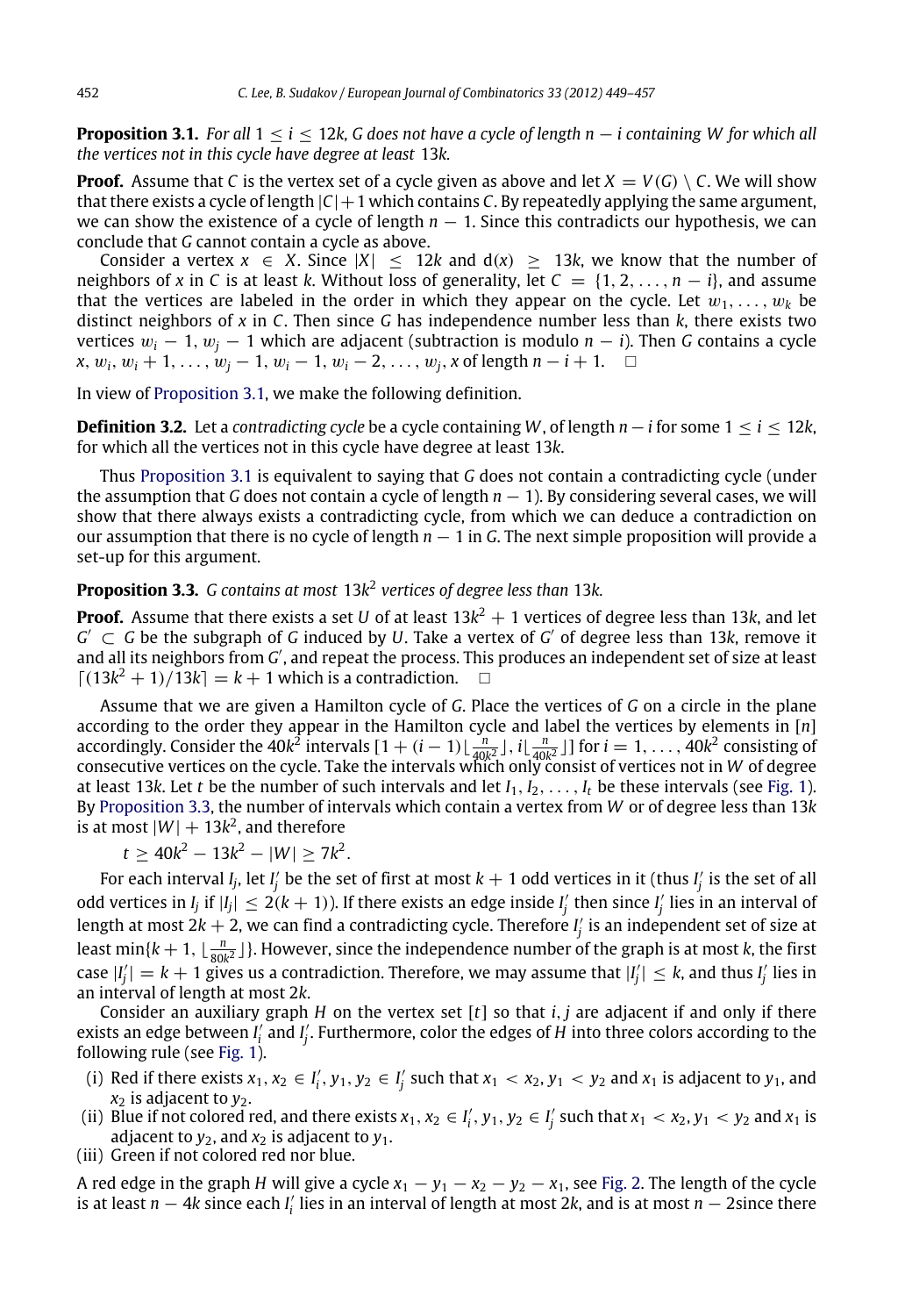<span id="page-4-0"></span>

**Fig. 1.** Intervals *I<sup>i</sup>* , and the type of edges in the graph *H*.

<span id="page-4-1"></span>

**Fig. 2.** Contradicting cycles for a red edge, and two crossing blue edges in *H*.

always exist vertices between *x*1, *x*<sup>2</sup> and between *y*1, *y*2. Moreover, the cycle contains the set *W* since *W* does not intersect the intervals *I<sub>i</sub>*. Therefore it is a contradicting cycle. Thus we may assume that there does not exist red edges in *H*.

Consider the following drawing of the subgraph of *H* induced by the blue edges. First place all the vertices of the graph *G* on the cycle along the given order. A vertex of *H*, which corresponds to an interval *I<sup>i</sup>* , will be placed on the circle in the middle of the interval *I<sup>i</sup>* . Draw a straight line between *I<sup>i</sup>* and *I<sup>j</sup>* if there is a blue edge. Assume that there exists a crossing in this drawing. Then this gives a situation as in [Fig. 2](#page-4-1) which gives the cycle  $x_1 - y_2 - x_3 - y_4 - y_1 - x_2 - y_3 - x_4 - x_1$ . This cycle has length at least *n* − 4 · 2*k* ≥ *n* − 8*k* and at most *n* − 4, hence is a contradicting cycle.

Therefore, the subgraph of *H* induced by blue edges form a planar graph. This implies that there exists a subset of [*t*] of size at least *t*/5 which does not contain any blue edge (note that here we use the fact that every planar graph is 5-colorable). By slightly abusing notation, we will only consider these intervals, and relabel the intervals as  $I_1, \ldots, I_s$  where  $s \geq t/5 > k^2$ .

**Lemma 3.4.** Let  $a_1, \ldots, a_p \in [s]$  be distinct integers and let  $X_{a_i} \subset I'_{a_i}$  for all i. Then  $X_{a_1} \cup \cdots \cup X_{a_p}$ *contains an independent set of size at least*

<span id="page-4-2"></span>
$$
\sum_{i=1}^p |X_{a_i}| - \frac{p(p-1)}{2}.
$$

**Proof.** The proof of this lemma relies on a fact about green edges in the auxiliary graph *H*. Assume that there exists a green edge between *i* and *j* in *H*. Then by the definition, since the edge is neither red nor blue, we know that there is no matching in *G* of size 2 between *I* ′ *i* and *I* ′ *j* . Therefore there exists a vertex  $v$  which covers all the edges between  $I'_i$  and  $I'_j$ .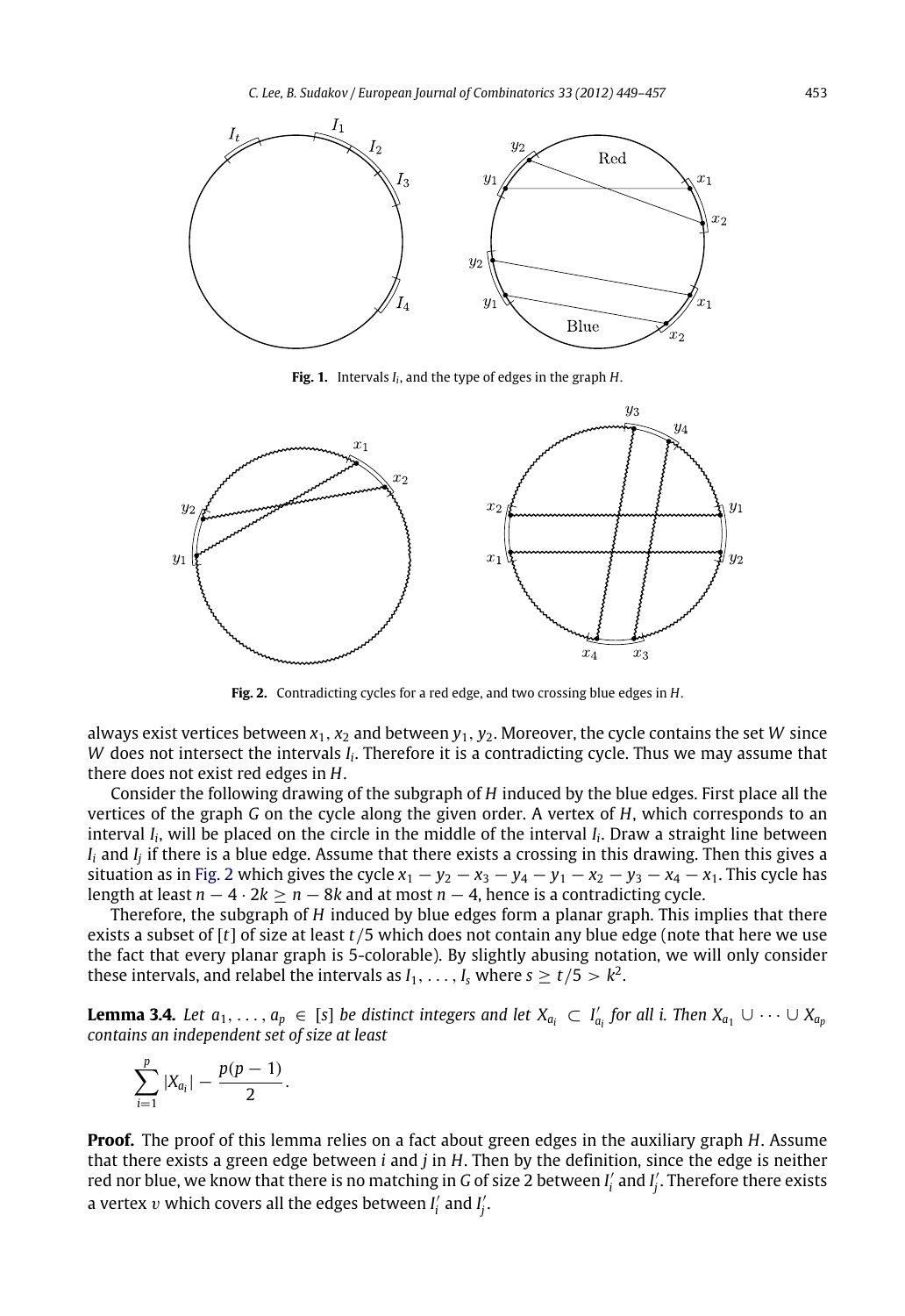Now consider the following process of constructing an independent set *J*. Take  $J = \emptyset$  in the beginning. At step *i*, add *X<sup>a</sup><sup>i</sup>* to the set *J*. By the previous observation, for *j* < *i*, all the edges between  $X_{a_i}$  and  $X_{a_j}$  can be deleted by removing at most one vertex (either from  $X_{a_i}$  or  $X_{a_j}$ ). Therefore  $J\cup X_{a_i}$ can be made into an independent set by removing at most *i* − 1 vertices. By iterating the process, we can obtain an independent set of size at least  $\sum_{i=1}^{p} (|X_{a_i}| - (i-1)) \ge \sum_{i=1}^{p} |X_{a_i}| - \frac{p(p-1)}{2}$ .

**Remark.** As mentioned before, this lemma already implies a weaker version of [Theorem 2.1](#page-1-3) where the bound is replaced by  $n = 240k^{5/2}$ . To see this, assume that we have a graph on at least 240 $k^{5/2}$ vertices. Take  $X_i = I'_i$  for  $i = 1, \ldots, \lceil k^{1/2} \rceil$  in this lemma and notice that  $|I'_i| \geq \min\{k+1, \lfloor 3k^{1/2} \rfloor\}.$ As we have seen before,  $|I'_i| = k + 1$  cannot happen. On the other hand,  $|I'_i| = [3k^{1/2}]$  implies the  $i$ ,  $j$ , we have seen before,  $|i_i| = \kappa + 1$  cannot is

$$
\lfloor 3k^{1/2} \rfloor \cdot \lceil k^{1/2} \rceil - \frac{\lceil k^{1/2} \rceil (\lceil k^{1/2} \rceil - 1)}{2} \ge (3k^{1/2} - 1)k^{1/2} - \frac{k + k^{1/2}}{2} > k,
$$

which gives a contradiction.

#### <span id="page-5-0"></span>**4. Proof of [Theorem 2.1](#page-1-3)**

In this section, we will prove [Theorem 2.1](#page-1-3) which says that there exists a constant *c* such that every Hamiltonian graph on  $n \geq ck^{7/3}$  with  $\alpha(G) \leq k$  contains a cycle of length  $n-1$ . We will first focus on proving the following relaxed statement: there exists  $k_0$  such that for  $k \geq k_0$ , every Hamiltonian graph on  $n\geq 960k^{7/3}$  vertices with  $\alpha(G)\leq k$  contains a cycle of length  $n-1.$  Note that for the range  $k < k_0$ , since there exists a constant *c'* such that  $c'k^{7/3} \geq 240k^{5/2}$ , by the remark at the end of the previous section, the bound  $n \geq c' k^{7/3}$  will imply pancyclicity. Therefore by taking max{960,  $c'$ } as our final constant, the result we prove in this section will in fact imply [Theorem 2.1.](#page-1-3) By relaxing the statement as above, we may assume that *k* is large enough. This will simplify many calculations. In particular, it allows us to ignore the floor and ceiling signs in this section.

Now we prove the above relaxed statement using the tools we developed in the previous section. Assume that  $n \ge 960k^{7/3}$  and k is large enough. Recall that we have independent sets  $I'_1, \ldots, I'_s$  such that  $s > k^2$  and  $|I'_i| \geq \lfloor \frac{n}{80k^2} \rfloor \geq 12k^{1/3}$  for all *i*. For each *i*, let  $M_i$  and  $L_i$  be the smaller  $|I'_i|/2$  vertices and larger  $|I_i|/2$  vertices of  $I_i$  in the cycle order given in the previous section, and call them as the *main set* and *leftover set*, respectively. Note that *M<sup>i</sup>* and *L<sup>i</sup>* both have size at least 6*k* 1/3 . For a vertex v, call a set *M<sup>j</sup>* (or an index *j*) as a *neighboring main set* of v if v contains a neighbor in *M<sup>j</sup>* .

<span id="page-5-1"></span>**Lemma 4.1.** *There exists a subcollection of indices*  $S \subset [s]$  *such that the following holds. For every i*  $\in S$ , the set M<sub>i</sub> contains at least 3k<sup>1/3</sup> vertices which each have at least k neighboring main sets whose indices *lie in S.*

**Proof.** In order to find the set of indices *S* described in the statement, consider the process of removing the main sets which do not satisfy the condition one by one. If the process ends before we run out of sets, then the remaining indices will satisfy the condition.

Let  $J=\emptyset$ . Pick the first set  $M_i$  which has been removed. It contains at most 3 $k^{1/3}$  vertices which have at least *k* neighboring main sets. Since there are at least 6*k* 1/3 vertices in *M<sup>i</sup>* , we can pick 3*k* 1/3 vertices in *M<sup>i</sup>* which have less than *k* neighboring main sets and add them to *J*. For each such vertex added to *J*, remove all the neighboring main sets of it. In this way, at each step we will increase the size of *J* by 3k<sup>1/3</sup> and remove at most 1  $+(k-1)\cdot 3k^{1/3}$  main sets. Now pick the first main sets among the remaining ones, and repeat what we have done to further increase *J*.

Assume that in the end, there are no remaining sets (if this is not the case, then we have found our set *S*). Note that *J* is an independent set by construction, and since  $s > k^2$ , the size of it will be at least

$$
3k^{1/3} \cdot \frac{k^2}{1 + 3k^{1/3} \cdot (k-1)} > k.
$$

This gives a contradiction and concludes the proof since the independence number of the graph is at most  $k$ .  $\Box$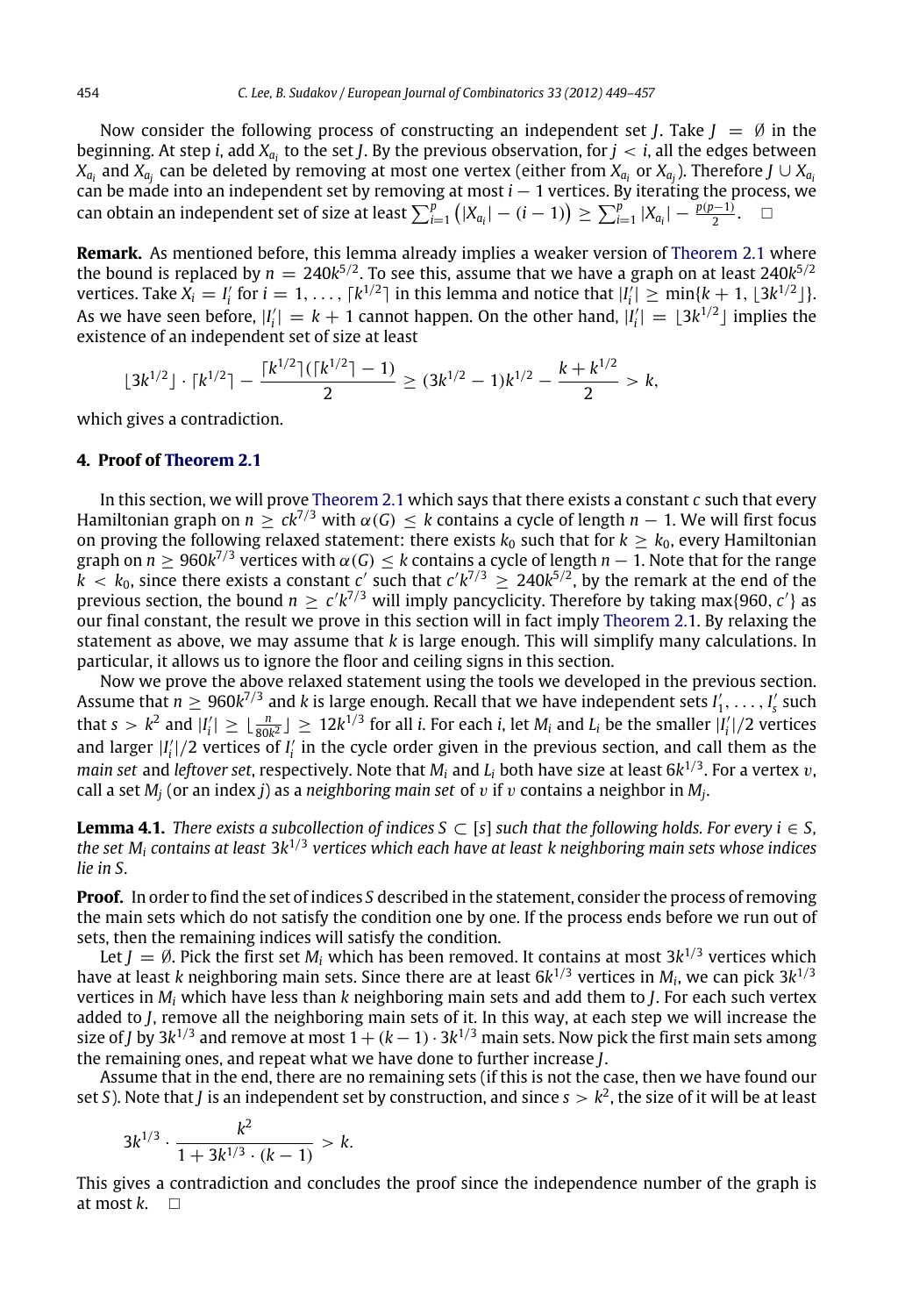<span id="page-6-0"></span>

**Fig. 3.** Semi-triangles of Type A and Type B respectively.

From now on we will only consider sets which have indices in *S*. Let a *semi-triangle* be a sequence of three indices (*p*, *q*,*r*) in *S* which lies in clockwise order on the cycle, and satisfies either one of the following two conditions (see [Fig. 3\)](#page-6-0).

- (i) Type A: there exists  $x_1, x_2 \in I'_p, y_1, y_2 \in I'_q, z_1, z_2 \in I'_r$  such that  $x_1 < x_2, y_1 < y_2, z_1 < z_2$  and  $\{x_1, z_1\}, \{x_2, y_1\}, \{y_2, z_2\} \in E(G)$ . Moreover, there exists at least one set *I*<sup>*i*</sup> with  $i \in S$  in the arc starting at *p* and ending at *q* (traverse clockwise).
- (ii) Type B: there exists  $x_1, x_2 \in I'_p, y_1, y_2 \in I'_q, z_1, z_2 \in I'_r$  such that  $x_1 < x_2, y_1 < y_2, z_1 < z_2$  and  ${x_1, y_1}, {x_2, z_1}, {y_2, z_2} ∈ E(\bar{G}).$

Note that (*p*, *q*,*r*) being a semi-triangle does not necessarily imply that (*q*,*r*, *p*)is also a semi-triangle. Semi-triangles are constructed so that 'chords' intersect in a predescribed way. This arrangement of chords will allow us to find contradicting cycles, once we are given certain semi-triangles in our graph. As an instance, one can see that a semi-triangle of Type B contains a cycle  $x_1 - y_1 - x_2 - z_1 - y_2 - z_2 - x_1$ , see [Fig. 3.](#page-6-0) Recall that each set *I* ′ *j* lies in a consecutive interval of length at most 2*k*, and thus the length of the cycle is at least  $n - 6k$ . Moreover, since each set  $I'_j$  is defined as the set of odd vertices in  $I_j$ , the length of the cycle is at most  $n - 3$  (it must miss vertices between  $x_1$  and  $x_2$ ,  $y_1$  and  $y_2$ , and  $z_1$ and  $z_2$ ). Finally, since all the intervals  $I_i$  do not intersect  $W$ , the cycle is a contradicting cycle. Therefore we may assume that no such semi-triangle exists. We will later see that one can find a contradicting cycle even if Type A semi-triangles intersect in a certain way.

<span id="page-6-1"></span>The next lemma shows that the graph *G* contains many semi-triangles of Type A.

**Lemma 4.2.** Let  $M_p$  be a fixed main set, and let S'  $\subset$  S be a set of indices such that at least  $k^{1/3}$  vertices *in M<sup>p</sup> have at least k*/<sup>3</sup> *neighboring main sets in S*′ *. Then there exists a semi-triangle* (*p*, *q*1, *q*2) *of Type A such that*  $q_1, q_2 \in S'$ .

**Proof.** Let *M<sup>p</sup>* and *S* ′ be given as in the statement. Among the sets *<sup>M</sup><sup>x</sup>* with indices in *<sup>S</sup>* ′ , let *M<sup>i</sup>* be the closest one to *M<sup>p</sup>* in the clockwise direction. To make sure that we get a semi-triangle of Type A, we will remove *i* from *S'* and only consider the set  $S'' = S' \setminus \{i\}$ . Thus we will have  $k/3 - 1$  neighboring main sets in S<sup>"</sup> for each of the given vertices.

Arbitrarily select  $k^{1/3}$  vertices in  $M_p$  which have at least  $k/3-1$  neighboring main sets in S''. Since for large *k* we have  $k^{1/3} \cdot k^{1/3} \le (k/3) - 1$ , we can assign  $k^{1/3}$  neighboring main sets to each selected vertex so that the assigned sets are distinct for different vertices. Then for a selected vertex  $v \in M_p$ , let  $J_v$  be the union of the leftover sets  $L_x$  corresponding to the  $k^{1/3}$  main sets  $M_x$  assigned to  $v$ . Since each set  $L_x$  has size at least  $6k^{1/3}$ , by [Lemma 3.4,](#page-4-2)  $J_v$  contains an independent set of size at least  $k^{1/3}$  ·  $6k^{1/3} - k^{2/3}/2 \ge (11/2)k^{2/3}$ . Denote this independent set by *J*<sub>*v*</sub>.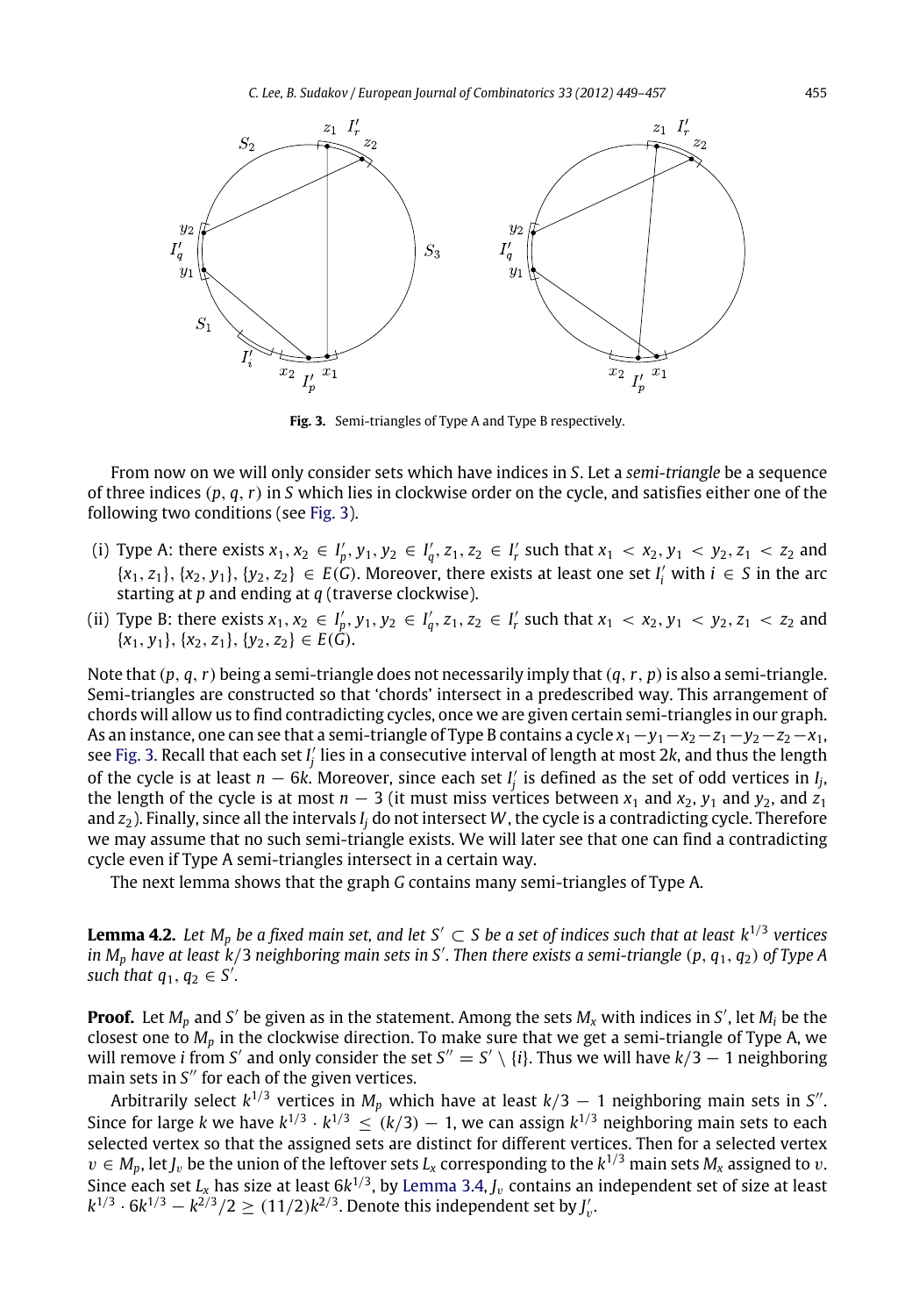<span id="page-7-0"></span>

**Fig. 4.** Constructing semi-triangles, Type A and B, respectively.

<span id="page-7-1"></span>

**Fig. 5.** Two overlapping semi-triangles which give a contradicting cycle.

Since the sets *J'<sub>v</sub>* are disjoint for different vertices, we have  $|\bigcup_{v\in M_p}J'_v|\geq (11/2)k^{2/3}\cdot k^{1/3}\geq k+1.$ Therefore, by the restriction on the independence number there exists an edge between  $J'_{v_1}$  and  $J'_{v_2}$ for two distinct vertices  $v_1$  and  $v_2$  (the edge cannot be within one set  $J'_v$  since  $J'_v$  is an independent set for all  $v$ ). Let  $M_{q_1}$  be the main set in which the neighborhood of  $v_1$  lies in, and similarly define  $M_{q_2}$  so that there exists an edge between  $L_{q_1}$  and  $L_{q_2}$ . Depending on the relative position of  $M_{q_1}, M_{q_2}$ and  $M_p$  on the cycle, the edge  $\{v_1,\,v_2\}$  will give rise to a semi-triangle of Type A or B, see [Fig. 4](#page-7-0) (note that the additional condition for semi-triangle of Type A is satisfied because we removed the index *i* in the beginning). Since we know that there does not exist a semi-triangle of Type B, it should be a semi-triangle of Type A.  $\Box$ 

In particular, [Lemma 4.2](#page-6-1) implies the existence of a semi-triangle (*p*, *q*,*r*) of Type A. Let the *length* of a Type A semi-triangle be the number of sets *I*<sup>*i*</sup> with  $i \in S$  in the arc that starts at *p* and ends at *q* (traverse clockwise). Among all the semi-triangles of Type A consider the one which has minimum length and let this semi-triangle be (*p*, *q*,*r*). By definition, every semi-triangle has length at least 1, and thus we know that there exists an index in *S* in the arc starting at *p* and ending at *q* (traverse clockwise). Let  $i \in S$  be such an index which is closest to p (see [Fig. 5\)](#page-7-1).

Now consider the set of indices  $S_1$ ,  $S_2$ ,  $S_3 \subset S$  such that  $S_1$  is the set of indices between p and q,  $S_2$ is the set of indices between  $q$  and  $r$ , and  $S_3$  is the set of indices between  $r$  and  $p$  along the circle, all in clockwise order (see [Fig. 3\)](#page-6-0). By the pigeonhole principle and how we constructed the indices *S* in [Lemma 4.1,](#page-5-1) there exists at least one set out of  $S_1, S_2, S_3$  such that at least  $k^{1/3}$  vertices of  $M_i$  have at least *k*/3 neighboring main sets inside it.

If this set is *S*1, then by [Lemma 4.2](#page-6-1) there exists a Type A semi-triangle which is completely contained in the arc between *p* and *q*, and thus has smaller length than the semi-triangle (*p*, *q*,*r*). Since this is